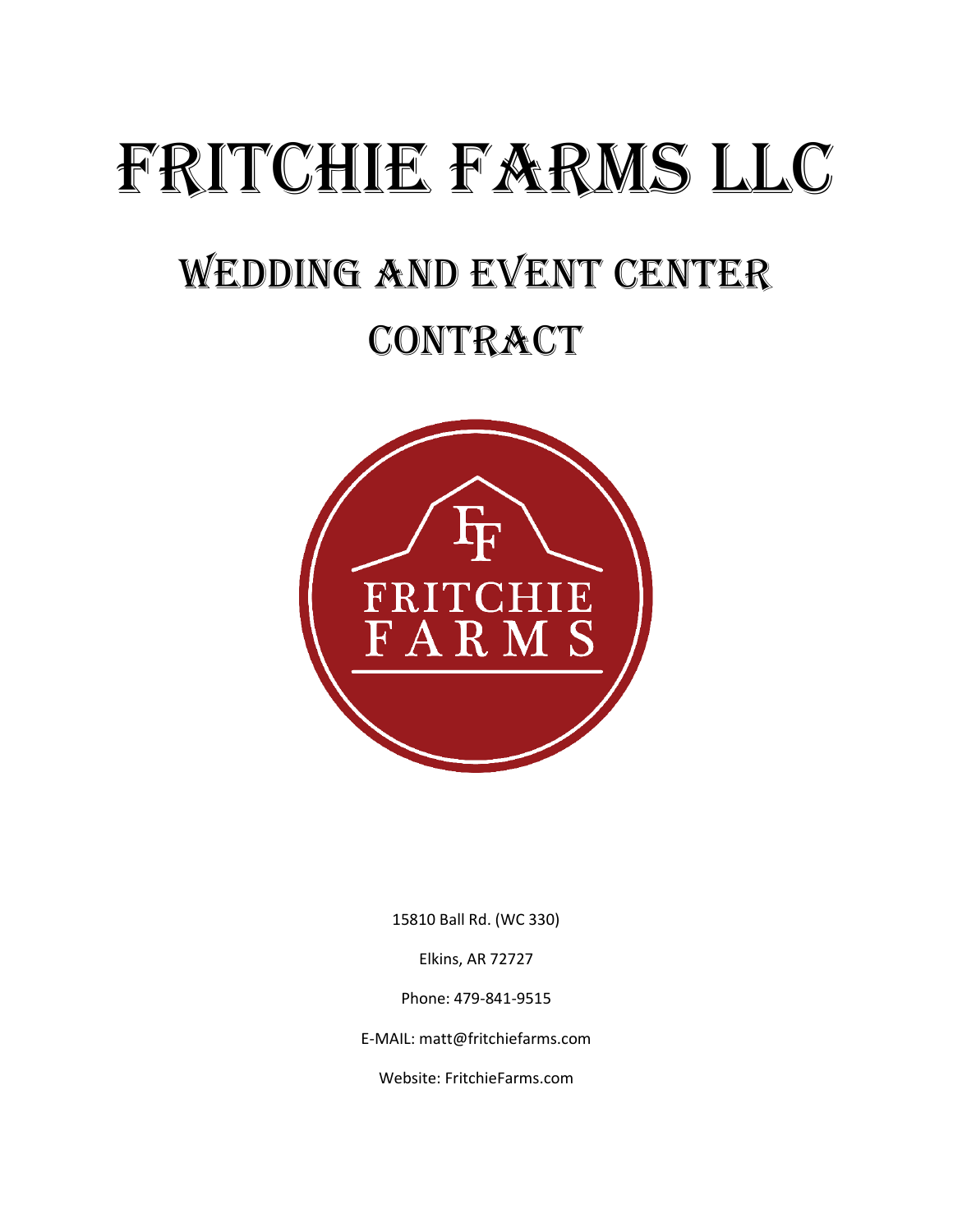# RATES

Sunday – Thursday: **10am – 10pm**

Friday: **8am – 11pm**

Saturday: **8am – 11pm**

#### **WEDDINGS**

1 Day Rental Monday – Thursday: \$2,000

1 Day Rental Friday – Sunday: \$2,200

2 Day Rental Monday -- Thursday: \$2,500

2 Day Rental with a Weekend Day: \$2750

Rehearsal Dinners are available for 2 Day Rentals only.

The Property must be cleaned and vacated by the 10:00 or 11:00pm deadline each night or by contracted time for events other than weddings.

A Non-Refundable booking deposit of \$750.00 is required and will go towards the total cost of the event (Events other than weddings may be a lesser deposit). This is required to reserve your dates, with a signed contract.

A Refundable security deposit of \$700.00 will be due with final payment.

The total amount is due 30 days prior to the event or at the time of booking, whichever is earlier.

#### ALL OTHER EVENTS

Contact us for pricing. We will review your needs and help customize a time and price that works best for you!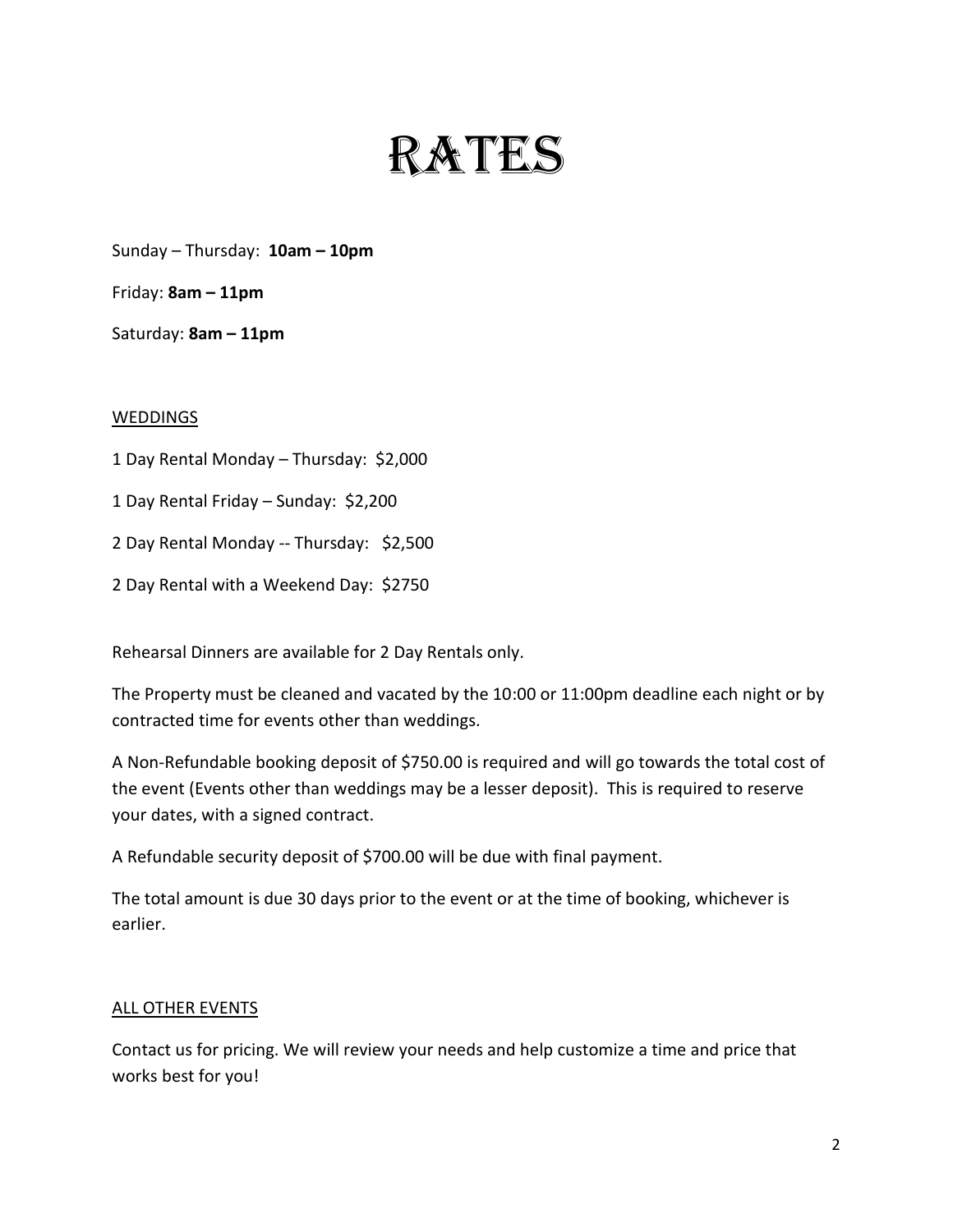## EVENT TERMS AND CONDITIONS

The lessee of Fritchie Farms (FF) agrees to the regulations listed below as set forth in this contract and must be signed by the Bride and Groom, or financially responsible party (If different from bride and groom) and is returned with the booking deposit:

#### General Information

- Persons financially responsible, as the lessee, are responsible for any and all damages to the structure or facility grounds and/or theft of furniture, equipment, or other items. Lessee is also responsible for any and all damages caused by guests or vendors; this includes any violations of the contract caused by vendors.

- All wedding events must be ended and vacated by 10 or 11pm (including cleanup). All other events must be ended and vacated (including cleanup) by designated time of that specific event.

- FF is exclusively non-smoking inside the facility. Smoking is allowed outside in the designated areas (patio and outside the door towards the parking lot).

- FF reserves the right to escort any persons of bad conduct off the premises.

- FF is hereby released from any liability for any physical injuries or property damaged while sustained by or to the lessee, their guest, and/or vendors. The lessee agrees indemnity and holds harmless to the FF for any physical injury or property damage.

- **Maximum occupancy of FF is 175**. Lessee is responsible for providing directions as well as time schedules for guests and vendors. FF representative is not to be listed as a contact person on your vendor agreements.

- The terms and conditions are subject to change and the lessee will be notified in writing of these changes. The rate and deposit are not subject to change with a signed contract. Rates and deposit are subject to change if there is not a signed contract.

- FF is not responsible and therefore cannot be held accountable for changes made due to Mother Nature and/or Natural Disasters.

- Items being used during the Bride and Groom send-off must be approved by FF. Wedding Sparklers are permitted for send-off of Bride and Groom.

- FF is Not responsible for any items left on the premises.

- Sound equipment is allowed at FF, but inside the Barn only. Volume must be kept at 70 decibels or less. **Only music aloud outside will be for the ceremony, and must be OFF by 8:00pm no matter the night**. **ALL INSIDE MUSIC MUST BE OFF BY 8:00 p.m. Sunday-Thursday AND 10:00 p.m. Friday-Saturday.**

- If any of the above terms and conditions are violated the refundable security deposit may not be returned.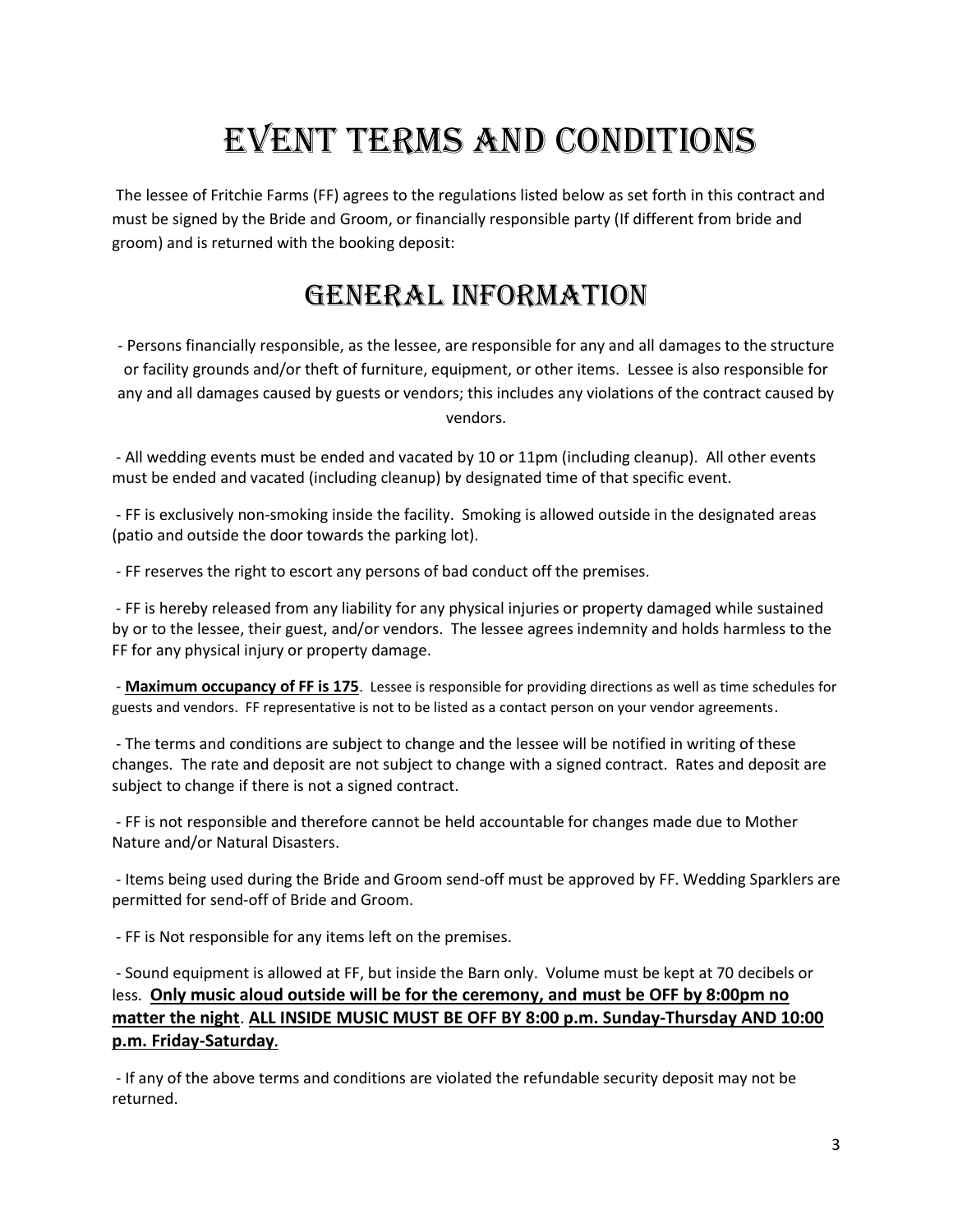#### Decorations & set-up

- No tacks, nails, hangers, or tape may be applied to the walls, ceiling, windows, or floor.

- Event set up time is included in the contracted time.

- All candles must be in a glass casing for use in the Barn. Unity Candles will be allowed with a base or stand.

- A FF representative may do a walk through during set-up if FF feels the need to. We reserve the right to remove any non-approved items at any time.

- Any items requiring approval for use must be submitted in writing.

- FF grounds are not to be altered without permission; this includes moving any items in the Barn or on the grounds, including furniture. If approved by FF, items must be placed back where they were before departure.

- Balloons are allowed to be tied to the entrance sign only.

- No personal items are to be left before or after the contracted time.

#### FOOD & BEVERAGES

- Lessee is responsible for any and all damages caused by vendors.

- Caterers are responsible for the safe operation of any equipment and are responsible for cleaning the work area after the event. Food Service Provider, Bar Service or Lessee is responsible for all trash removal.

- FF requires, for the lessee's liability, that a licensed Bar Service/Caterer be used, unless approved by FF.

- No cooking is allowed in the barn.

- Lessee is responsible to inform vendors of all rules and regulations and/ or trash removal.

### **PAYMENT**

- \$750.00 Non-Refundable Booking Deposit, Signed Contract, and photo copy of responsible parties drivers license is Due to guarantee and reserve wedding date desired.

- \$700.00 Refundable Security Deposit and the remainder of the balance is Due 30 days prior to the event.

- Failure to pay any or all balances due, 30 days prior to event, will forfeit the event date and Lessee will lose the \$750.00 Booking Deposit to FF.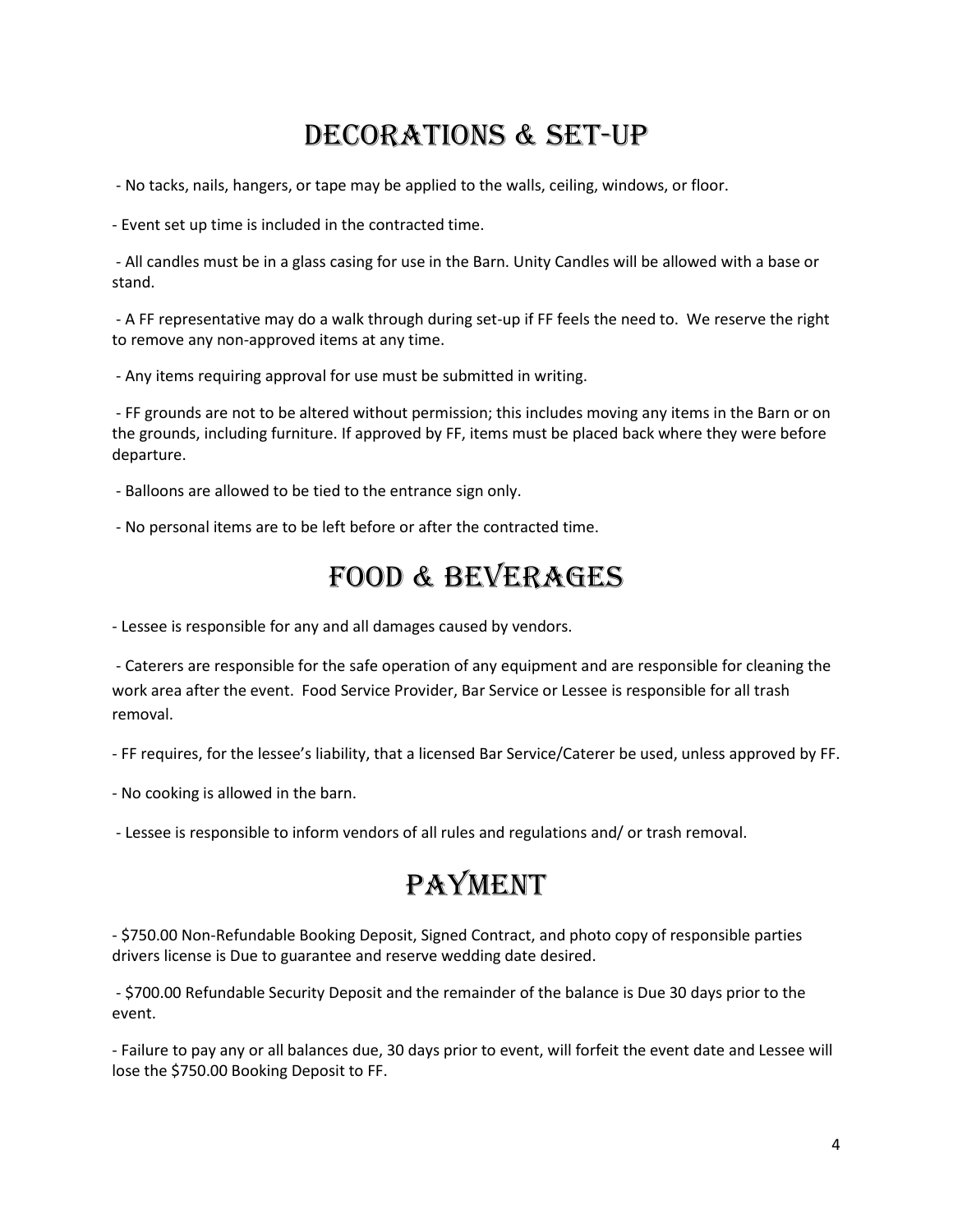### CLEANING & DEPOSIT

- All equipment, food, trash, and personal items must be removed from the premises by the contracted time to avoid additional charges or loss of security deposit.

- Items are not to be left in vehicles, trailers, etc. on the property.

- Event Clean-up time is included in the contracted time.

- Clean-up must be completed by the contracted time to avoid additional charges or loss of security deposit.

- In the event of excessive clean up left for FF, the charges will be deducted from the Security Deposit. - All Charges or Loss of Security deposit is at the discretion of FF.

- Minimum Clean-up Fee is \$300.00. Minimum Fee for going past the contracted time is \$500.00/hour (This time cannot be pro-rated).

#### **CANCELLATIONS**

- Any changes to the contract will be considered a cancellation and the latest version of the FF contract, that will also reflect the change/s, will need to be reviewed and signed.

- A 50% refund of the deposit will be returned if the event is cancelled at least 12 months prior to the contracted date of the event.

- If the event is cancelled within 12 months before wedding date, there will be no refund of the deposit.

- All cancellations by the renter must be in writing and confirmed by the FF Representative.

#### SECURITY DEPOSIT

- For a full Security Deposit Refund (\$700.00), the facility must be returned to its original state when the Lessee entered the facility.

- In the event there is excessive clean up or damage there will be a \$300.00 (minimum) charge.

- In the event that the contract is violated in any way we reserve the right to keep the contract deposit.
- The deposit is due 30 days prior to the event.
- The deposit must be paid by check or cash separate from other payments.
- The deposit will be returned no later than 30 days after the event date.
- In the event that damage exceeds the contract deposit the Lessee will be responsible for fees.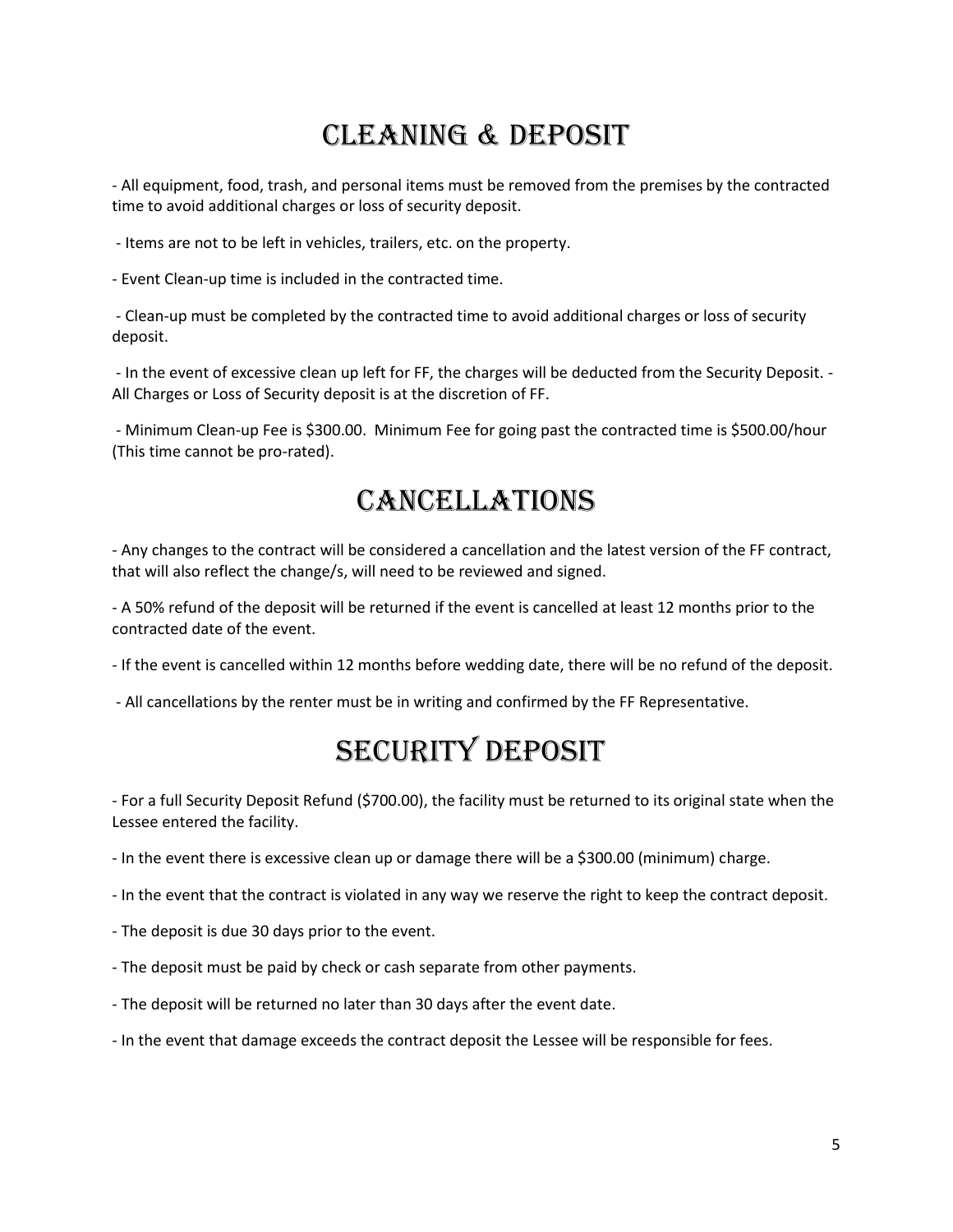### ADDITIONAL AGREEMENT AND AMENDMENTS

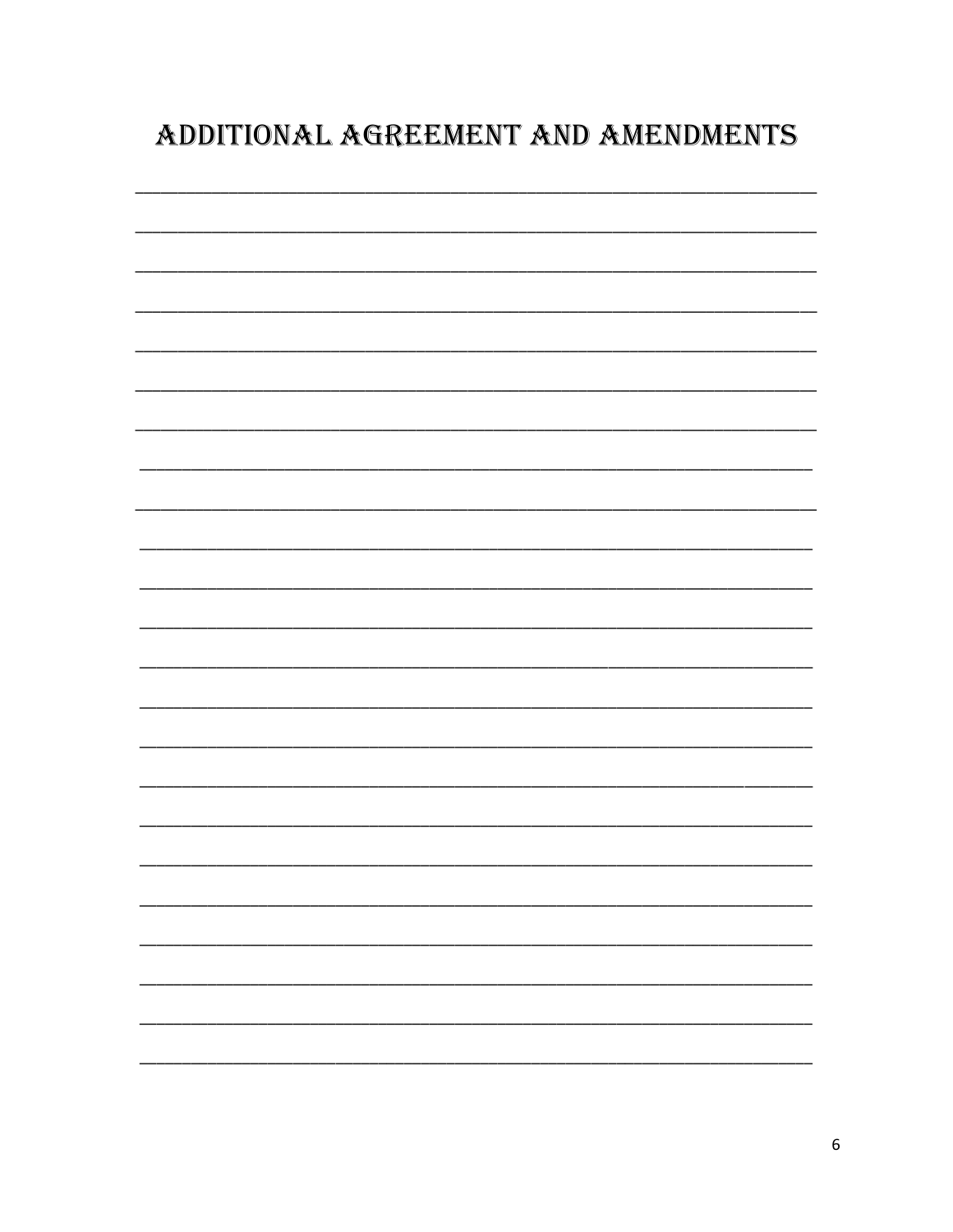#### Bride and Groom Information

|                                                                | O Check here for the refundable deposit to be returned to this address. |
|----------------------------------------------------------------|-------------------------------------------------------------------------|
| Home:________________ Work:_______________ Cell:______________ |                                                                         |
|                                                                |                                                                         |
|                                                                |                                                                         |
|                                                                |                                                                         |
|                                                                |                                                                         |
|                                                                |                                                                         |
|                                                                |                                                                         |
|                                                                |                                                                         |
|                                                                | O Check here for the Refundable deposit to be returned to this address. |
| Home:______________ Work:_____________ Cell:_____________      |                                                                         |
|                                                                |                                                                         |

#### Address you will live at after the event date:

\_\_\_\_\_\_\_\_\_\_\_\_\_\_\_\_\_\_\_\_\_\_\_\_\_\_\_\_\_\_\_\_\_\_\_\_\_\_\_

\_\_\_\_\_\_\_\_\_\_\_\_\_\_\_\_\_\_\_\_\_\_\_\_\_\_\_\_\_\_\_\_\_\_\_\_\_\_\_

O Check here for the Refundable deposit to be returned to this address.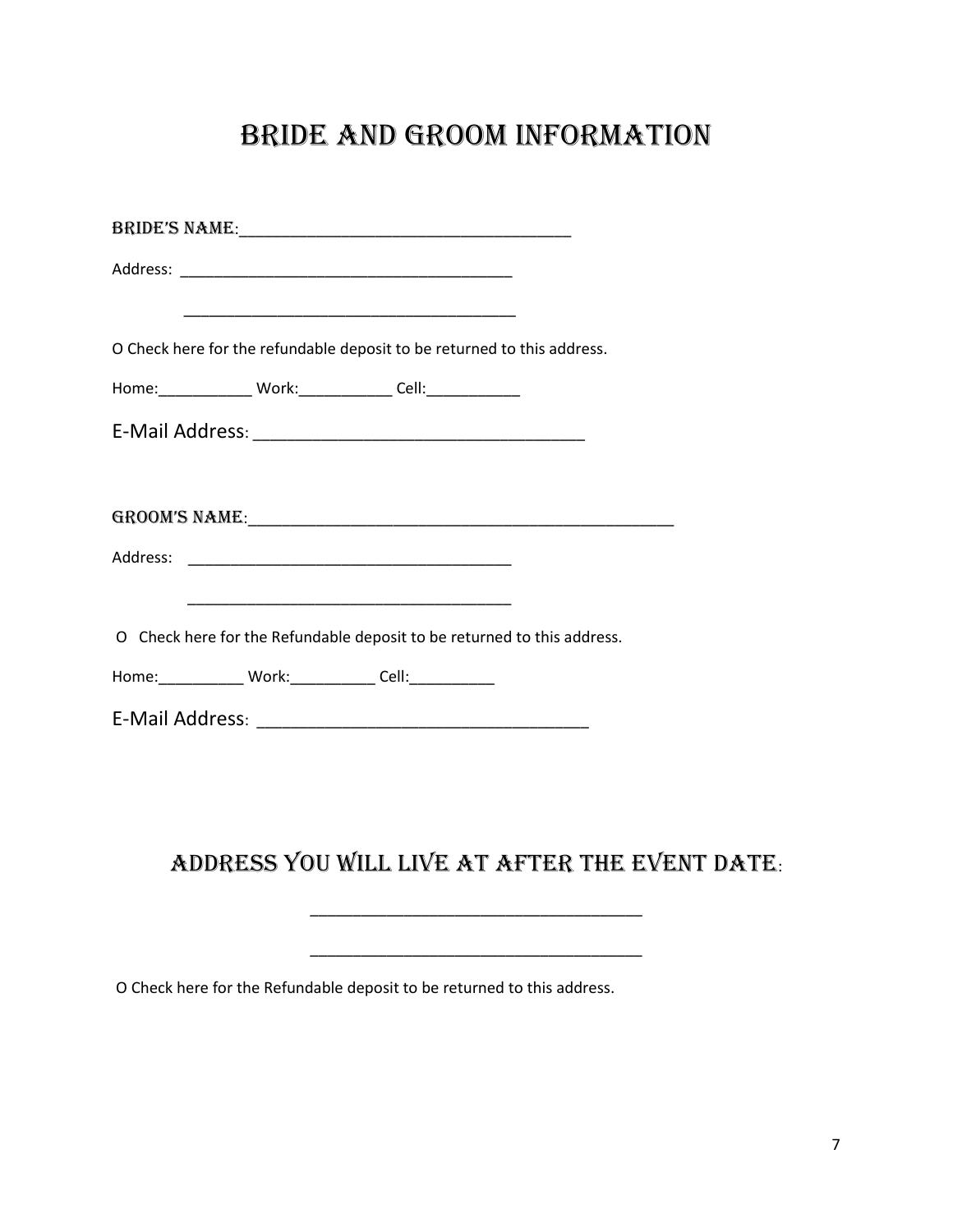#### EVENT INFORMATION AND VENDOR PAGE

Event Date/s: \_\_\_\_\_\_\_\_\_\_\_\_\_\_\_\_\_\_ Day/s of Week: \_\_\_\_\_\_\_\_\_\_\_\_\_\_\_\_\_\_\_\_\_\_\_\_\_\_\_\_\_\_\_\_

Event Start Time: \_\_\_\_\_\_\_\_\_\_\_\_\_\_\_ Event End Time: \_\_\_\_\_\_\_\_\_\_\_\_

(Contracted Time) (Contracted Time)

O Wedding Ceremony O Reception O Both O Other:\_\_\_\_\_\_\_\_\_\_\_\_

# of Guests: # of Bridesmaids: # of Groomsmen:

Bride and Groom Departure Time:\_\_\_\_\_\_\_\_\_\_

#### Contact Name and Phone Number (Day Of Contract)

#### **VENDORS CAN DELIVER AND SET-UP ONLY DURING THE CONTRACTED TIME.**

ALL MISSING INFORMATION MUST BE E-MAILED NO LATER THAN 14 DAYS PRIOR TO THE EVENT DATE TO: [matt@fritchiefarms.com](mailto:matt@fritchiefarms.com)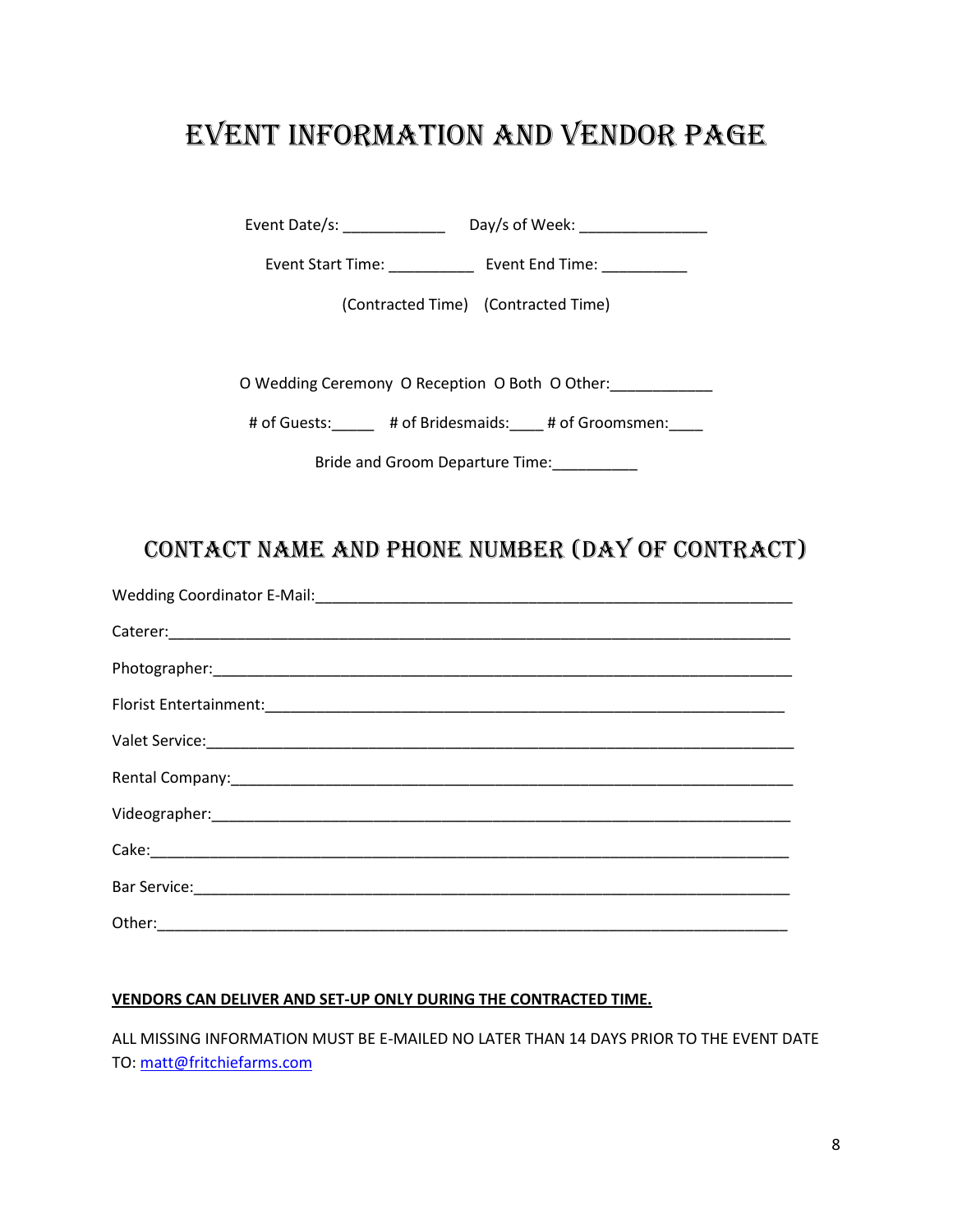## Payment Information

| <u> 1989 - Johann Barbara, martxa alemaniar arg</u><br>O Check here for the refundable deposit to be returned to this address. |
|--------------------------------------------------------------------------------------------------------------------------------|
|                                                                                                                                |
|                                                                                                                                |
|                                                                                                                                |
| FF does not accept credit cards for payment. FF accepts cash or check only (NO Temporary Checks).                              |
| Person Responsible for fees will have to leave a credit card # and information on file.                                        |
|                                                                                                                                |
|                                                                                                                                |

Exp. Date: \_\_\_\_\_ /\_\_\_\_\_ Billing Zip: \_\_\_\_\_\_\_\_\_\_\_\_\_

Cardholder's Signature: \_\_\_\_\_\_\_\_\_\_\_\_\_\_\_\_\_\_\_\_\_\_\_\_\_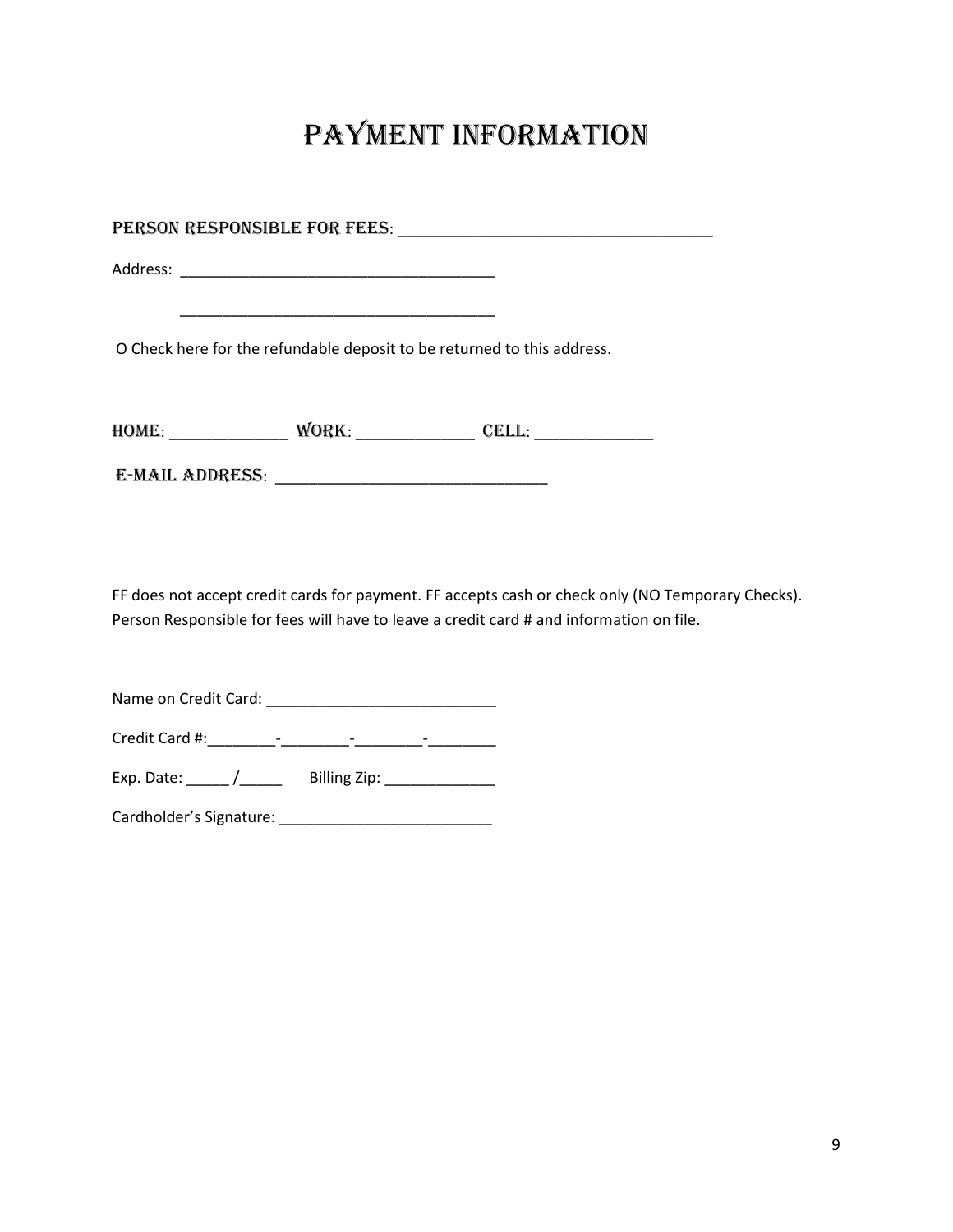### Payment Tracking (FF USE ONLY)

#### **Payment**

|                                                           | Date: $\frac{1}{2}$                                                                                                                                                                                                            | Check #/Cash: ___________ |
|-----------------------------------------------------------|--------------------------------------------------------------------------------------------------------------------------------------------------------------------------------------------------------------------------------|---------------------------|
| Balance:                                                  | Date: _________                                                                                                                                                                                                                | Check #/Cash:             |
| Security:                                                 | Date: the control of the control of the control of the control of the control of the control of the control of the control of the control of the control of the control of the control of the control of the control of the co | Check #/Cash: ___________ |
| Misc. Charges:<br><u> 1990 - Johann Barbara, martin a</u> | Date: <u>_______</u>                                                                                                                                                                                                           | Check #/Cash:             |
| Final Payment:                                            | Date:                                                                                                                                                                                                                          | Check #/Cash: __________  |

Security Deposit Refunded: YES NO

Amount Refunded: \_\_\_\_\_\_\_\_\_\_

Date: \_\_\_\_\_\_\_\_\_\_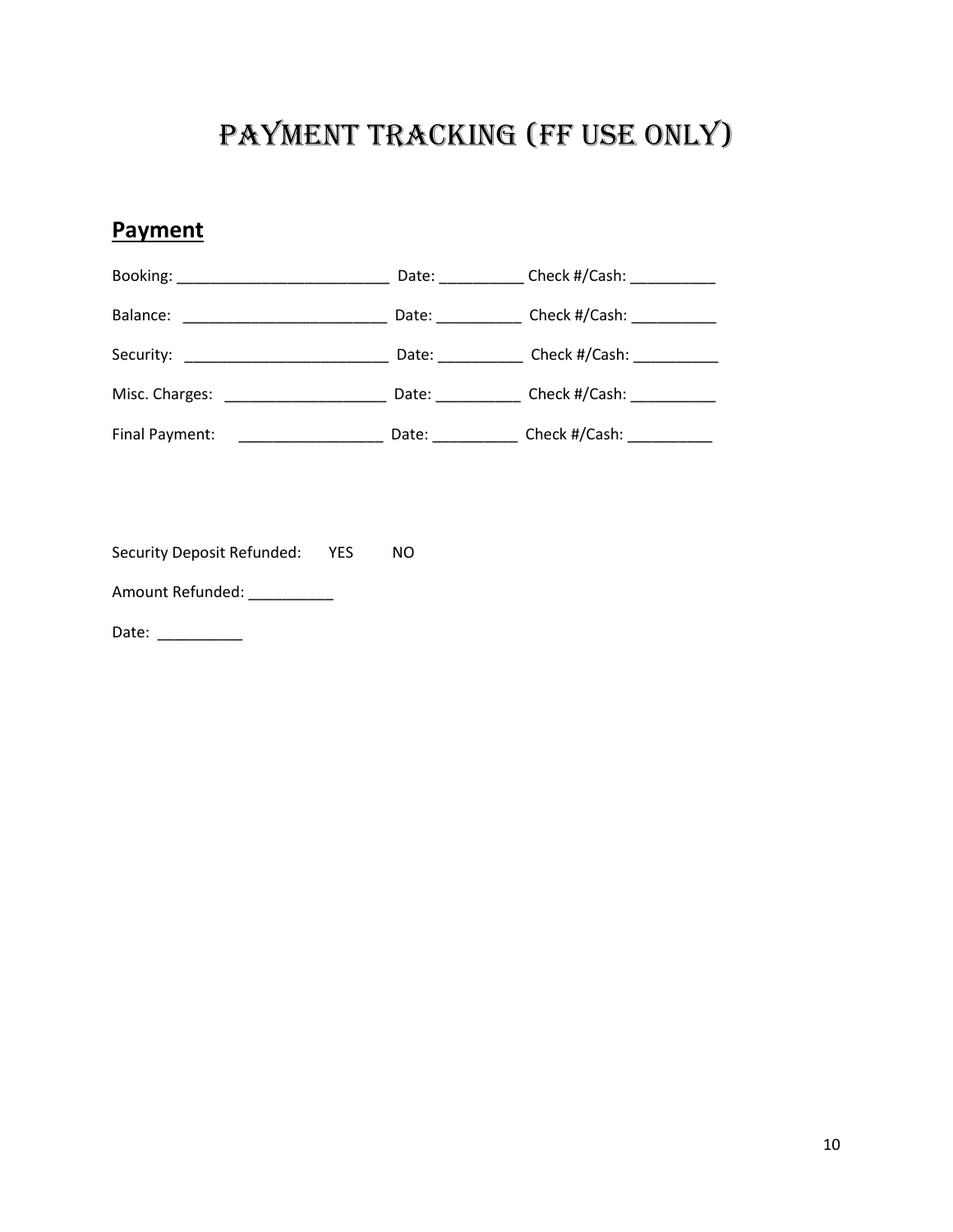#### Signature page

| Today's Date: ____________                                                                                                                                                                                                     |                                                                             |
|--------------------------------------------------------------------------------------------------------------------------------------------------------------------------------------------------------------------------------|-----------------------------------------------------------------------------|
| Facility Rate: ____________                                                                                                                                                                                                    |                                                                             |
| Booking Deposit: (Due Upon Signing)                                                                                                                                                                                            |                                                                             |
| Balance: and the state of the state of the state of the state of the state of the state of the state of the state of the state of the state of the state of the state of the state of the state of the state of the state of t | (Due 30 days prior to Event)                                                |
|                                                                                                                                                                                                                                | Security Deposit: \$700.00 (Due 30 days prior to Event and Paid Separately) |
|                                                                                                                                                                                                                                | Approved Bride and Groom Send Off: ________________                         |

I agree to the terms and conditions of the contract and understand that the contract (Security) deposit will not be refunded upon failure to abide by the contract. Failure to withhold to the contract will result in forfeiting the deposit. I also understand that the terms and conditions are subject to change and that I will be notified in writing of these changes. The rate and deposit are not subject to change. I agree to the contracted times set forth in this contract and understand that I will have to notify FF if there are any changes. I also understand that FF may not be able to accommodate changes to the contracted time schedule.

| (Financially Responsible Party) | (Date) |
|---------------------------------|--------|
| (Fritchie Farms Representative) | (Date) |

\_\_\_\_\_\_\_\_\_\_\_\_\_\_\_\_\_\_\_\_ \_\_\_\_\_\_\_\_\_\_

0 Copy Mailed Date: \_\_\_\_/\_\_\_\_/\_\_\_\_